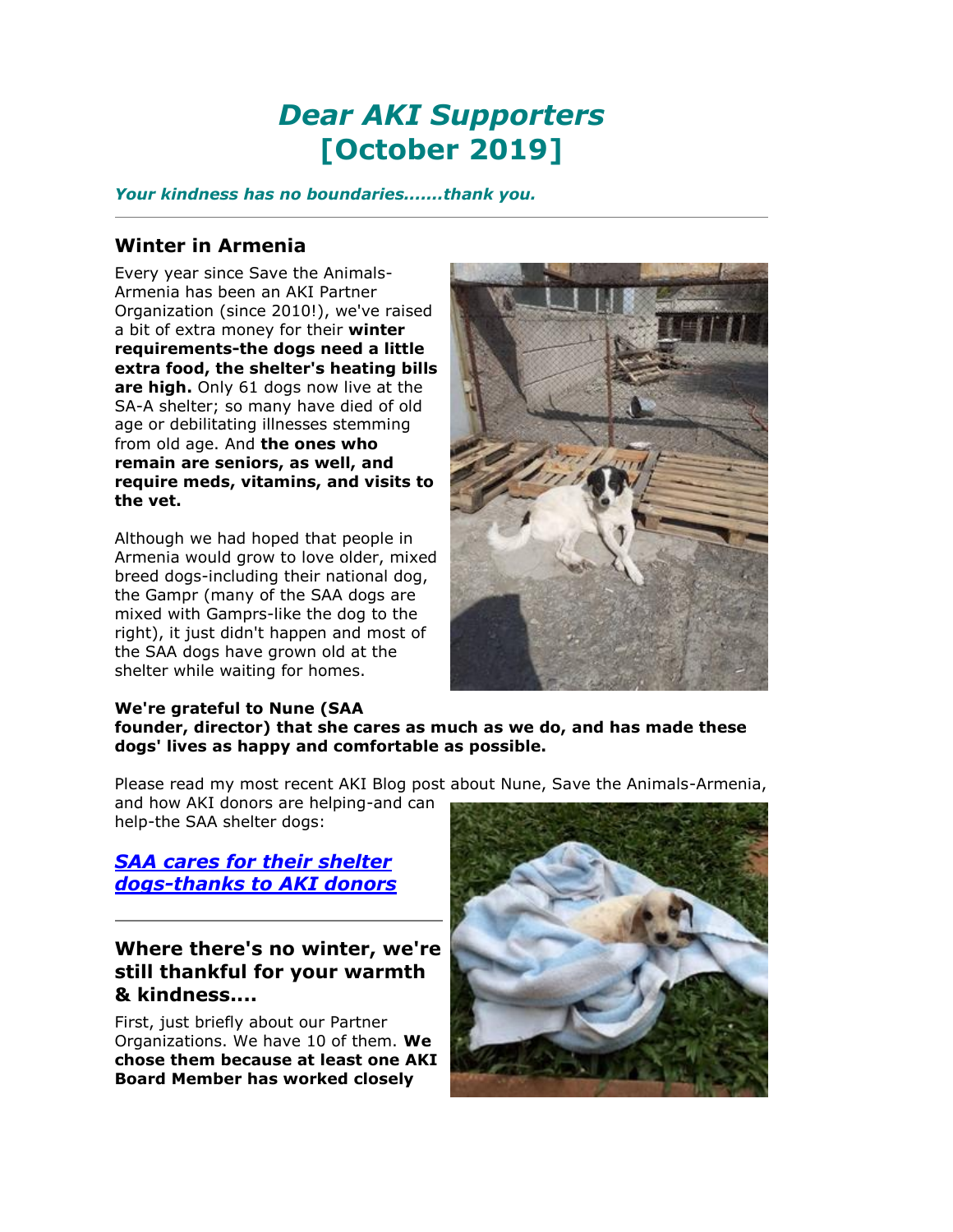**with each one and knows the ins and outs of the work they do.** We keep them as Partner Organizations because they fulfill our requirements, which are mainly about transparency, accountability, and effectiveness (how successful they are at helping animals).

Of course, worldwide, there are many good, effective animal welfare organizations -and the number keeps growing. **Sometimes the animal welfare world can seem overwhelming (especially as the holidays approach and everyone is clamoring for your donations!)-but don't turn away. We're here to help!** Read about our Partners, about how AKI donors support them, and how together we are helping some of the most effective animal welfare organizations in some of the poorest countries.

**For example, our Partner Organization, Kingston Community Animal Welfare** run by Deborah Binns, one of the most dedicated animal rescuers I have ever known:

# *[Read about how KCAW uses AKI donations to help Kingston's](http://cts.vresp.com/c/?AnimalKindInternatio/d32dbe5fc2/8683883b5f/0d0f8afda7)  [cats and dogs](http://cts.vresp.com/c/?AnimalKindInternatio/d32dbe5fc2/8683883b5f/0d0f8afda7)*

#### **The 1st spay/neuter campaign in South Sudan**

This is a little different from the way we typically work (previously, our focus in South Sudan was **Humane Ed only**). But we decided someone had to step up and address the overpopulation, cruelty, and rampant disease among the dog and cat population in Juba, South Sudan. Working with a group of locals and expats in Juba, we are organizing South Sudan's 1st s/n campaign, which will include 2 weeks of hands-on training for South Sudan's vets, vet techs, and



assistants and s/n of about 500 free-roaming (picture right) and owned cats and dogs. The amazing fundraising talents of our South Sudan group have paid off, and the 1st campaign is fully funded.

*[Read about South Sudan: Moving from planning to action](http://cts.vresp.com/c/?AnimalKindInternatio/d32dbe5fc2/8683883b5f/5c65cec1f7)*

**AKI's Africa-Based Animal Welfare Grantees**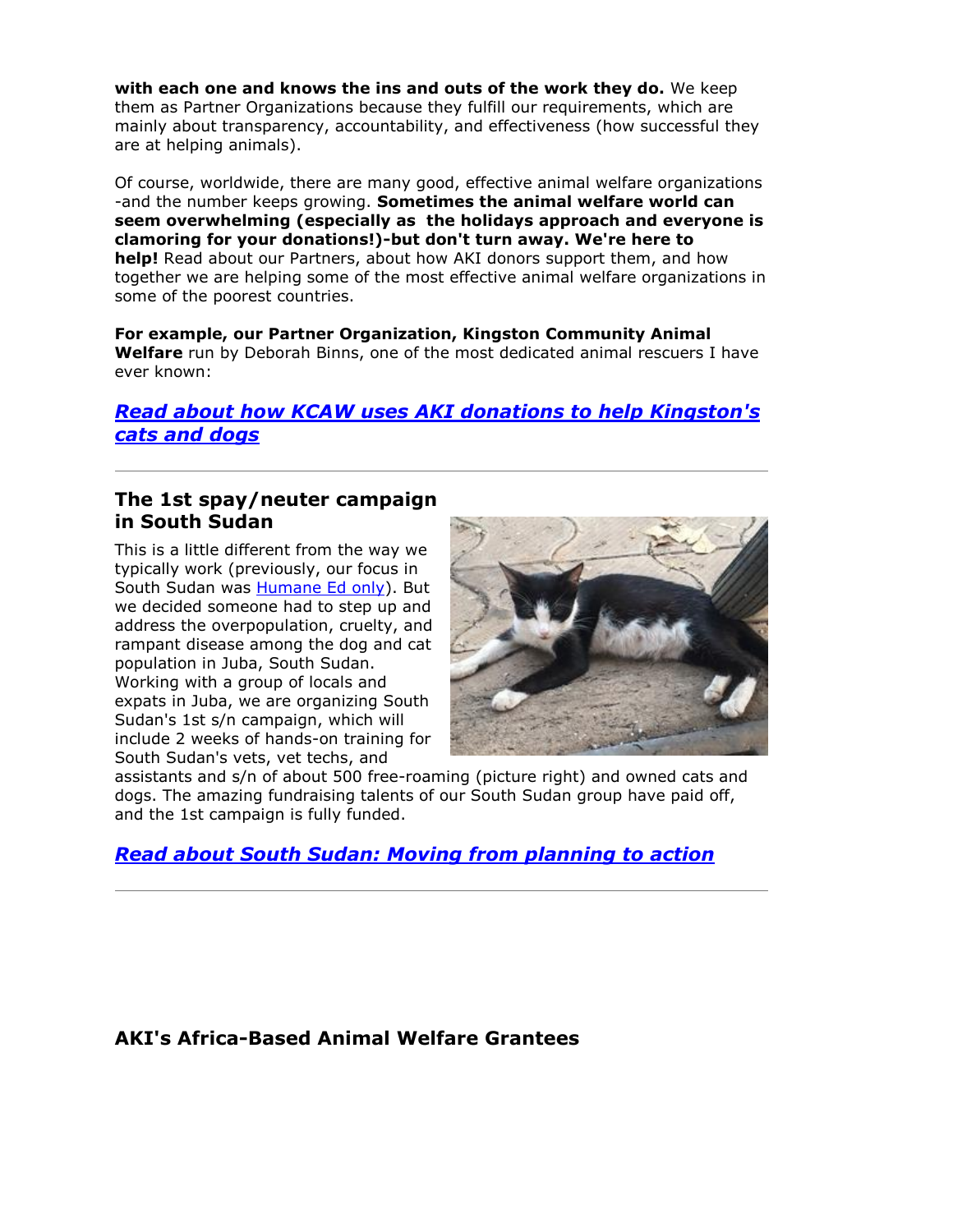Since our September newsletter when we reported on 4 grant recipients, 3 more of our 8 grant recipients have kicked off their grants:

- **Egyptian Society of Animal Friends** is capturing, neutering, vaccinating, and releasing dogs thanks to the AKI grant.
- **OIPA-Cameroon** has met with communities and schools to discuss and prepare for their rabies vaccination campaign.
- **Save Animals in the Democratic Republic of Congo** has signed a contract with a TV station to show their pet-related broadcasts and they've made dog beds (picture right) and cat houses as demos and also to sell to generate income for the organization's work.



# *[Read about AKI's 2019 grantees](http://cts.vresp.com/c/?AnimalKindInternatio/d32dbe5fc2/8683883b5f/0b2bef38e1)*

## **Helping even more animal welfare organizations....**

We know of many more good, effective animal welfare organizations than we're able to support financially. So we help in other ways, like posting information about them on the AKI Blog. For example....



- One of the **most amazing animal advocates I know of is Paterne Bushunju** in Bukavu, Democratic Republic of Congo. **[Read his](http://cts.vresp.com/c/?AnimalKindInternatio/d32dbe5fc2/8683883b5f/9312057291)  [story about how he came to protect animals](http://cts.vresp.com/c/?AnimalKindInternatio/d32dbe5fc2/8683883b5f/9312057291)** in an environment where most people shun them (this will leave you feeling really hopeful for the future).
- We also love what **[Dr. Martin's group, Animal Welfare Society](http://cts.vresp.com/c/?AnimalKindInternatio/d32dbe5fc2/8683883b5f/965de226fc)**, is doing in Cameroon to help donkeys. Donkeys are used by cotton farmers to plow their fields, children use them for transport to school (photo above), and families use them for transport and other household needs. They're so important to rural peoples' livelihoods, yet donkeys are taken for granted and get little care. **In Cameroon, Dr. Martin is changing that.**

*[Read all AKI Blog posts here](http://cts.vresp.com/c/?AnimalKindInternatio/d32dbe5fc2/8683883b5f/866d79efbf)*

**Thank you for your support!**